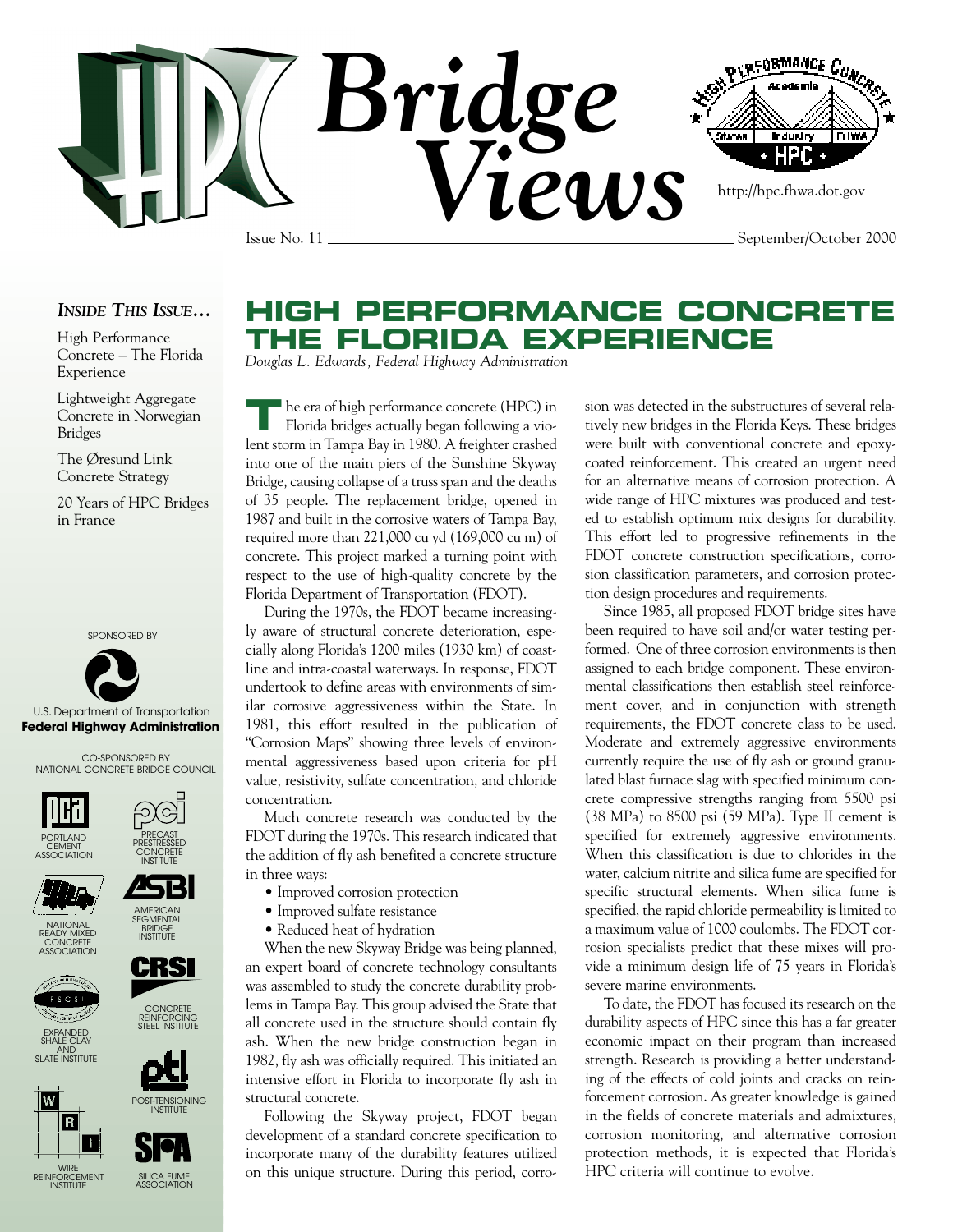# **LIGHTWEIGHT AGGREGATE CONCRETE IN NORWEGIAN BRIDGES**

*Steinar Helland, Selmer AS - Skanska AB, Oslo, Norway*

**AMA** main characteristic of Norway is its<br>long coastline. During the last century, a vast number of marine concrete structures have been built to facilitate communications and transportation. Since the 1970s, the discovery of large oil and gas fields off the Norwegian coast created the need for a number of gravity based as well as floating concrete production platforms.

Like the rest of the world in the late 1970s, Norway faced the problem of chloride-induced corrosion in our marine infrastructure. A program was, therefore, started to improve concrete quality and to develop models enabling us to assess the performance of these structures. This development resulted in the introduction of high strength, high performance concrete (HSC/HPC). Consequently, we were able to include concrete with characteristic cube strengths up to 15,000 psi (105 MPa) in our design code in 1989. In the same year, the Norwegian Roads Administration introduced a requirement for a water-binder ratio of less than 0.40 combined with the use of silica fume on all their infrastructure projects.

#### **Lightweight Aggregate Concrete In Bridges**

To help bridge designers in their efforts to create optimum structures, the Norwegian concrete industry, in the mid 1980s, started to combine the technology of HSC/HPC with that of lightweight aggregate concrete (LWAC). The first pilot project, constructed in 1987, was a 49-ft (15-m) long pedestrian bridge built with LC-60—a lightweight concrete with a cube compressive strength of 8700 psi (60 MPa). Later, ten major bridges were built with this material in Norway. These comprised free cantilever, cable stayed, and pontoon bridges. The spans of the two latest free cantilever bridges— Raftsundet at 978 ft (298-m) and Stolma at 988 ft (301-m)—represent world records.<sup>(1)</sup>

The motivation for using LWAC for free cantilevers has been twofold. Firstly, the effect of reduced dead load is obvious. Secondly, the construction method requires a balanced load on both sides of the pylon during construction. This limits the choice of span lengths and the possibility of placing pylons according to the topography. However, by being able to adjust the material density of the cantilevers, the designer achieves greater freedom.



*HPC lightweight aggregate concrete was used to reduce the weight of the main span on the Stolma Bridge*

Two of the bridges represent the revitalisation of an old concept—the pontoon bridge. Bergsøysundet (1992) with its 3000 ft (914 m) length, and Nordhordland (1993) with its 4088 ft (1246-m) length used LWAC of LC-55 (8000 psi or 55 MPa) in a total of 17 pontoons.<sup>(2)</sup> Again, dead load was important for the buoyancy, but equally important was the need to reduce the draft of the pontoons. Environmental considerations strictly limited the impact to the tidal water in the fiords.

# **LWAC Qualities**

The structures are designed with concrete characteristic cube strengths of 8000 and 8700 psi (55 and 69 MPa) and densities in the range of 119 to 122 lb/cu ft (1900 to 1950 kg/cu m). Aggregates are made from expanded clay or shale. The specified waterbinder ratio requirements have been less than 0.40, while actual ratios have been as low as 0.33. Silica fume has been used in all structures. In contrast to the North American tradition, dry lightweight aggregate has generally been used.

# **Field Performance**

During the last 15 years, extensive research has been carried out in Norway to verify the LWAC's performance in a marine environment. This research includes the development of a service life model and laboratory and field-exposed test specimens. Typically, a number of test elements have been cast at the bridge sites and exposed in the tidal and splash zones as a part of the construction project. The results have given us the confidence that LWAC will withstand the design life of more than 100 years with comfortable margins.<sup>(3)</sup>

Ten years ago, the Roads Administration was sceptical about the use of high strength LWAC without any proven field performance. Today, their attitude has changed and they regard this technology as mature and a natural choice in the repertoire of materials needed to optimize bridge design.(4)

#### **Codes and Regulations**

All the structures have been designed according to the Norwegian Standard NS 3473. This has been updated both for HSC and LWAC several times during the 1990s. However, standards covering the materials and construction aspects of LWAC were not updated. The projects have, therefore, been constructed according to special project specifications.

The situation is changing with the new set of joint European concrete standards.<sup>(5)</sup> The parts on materials and construction have now been revised. The LWAC provisions are the fruits of major research projects in Europe<sup>(6)</sup> and represent state-of-the-art technology.

# **Economy**

LWAC has a higher unit price as delivered from the batching plant. Savings in concrete and reinforcement quantities must compensate for this. However, reduced foundation costs, increased buoyancy, or the opportunity to apply different design con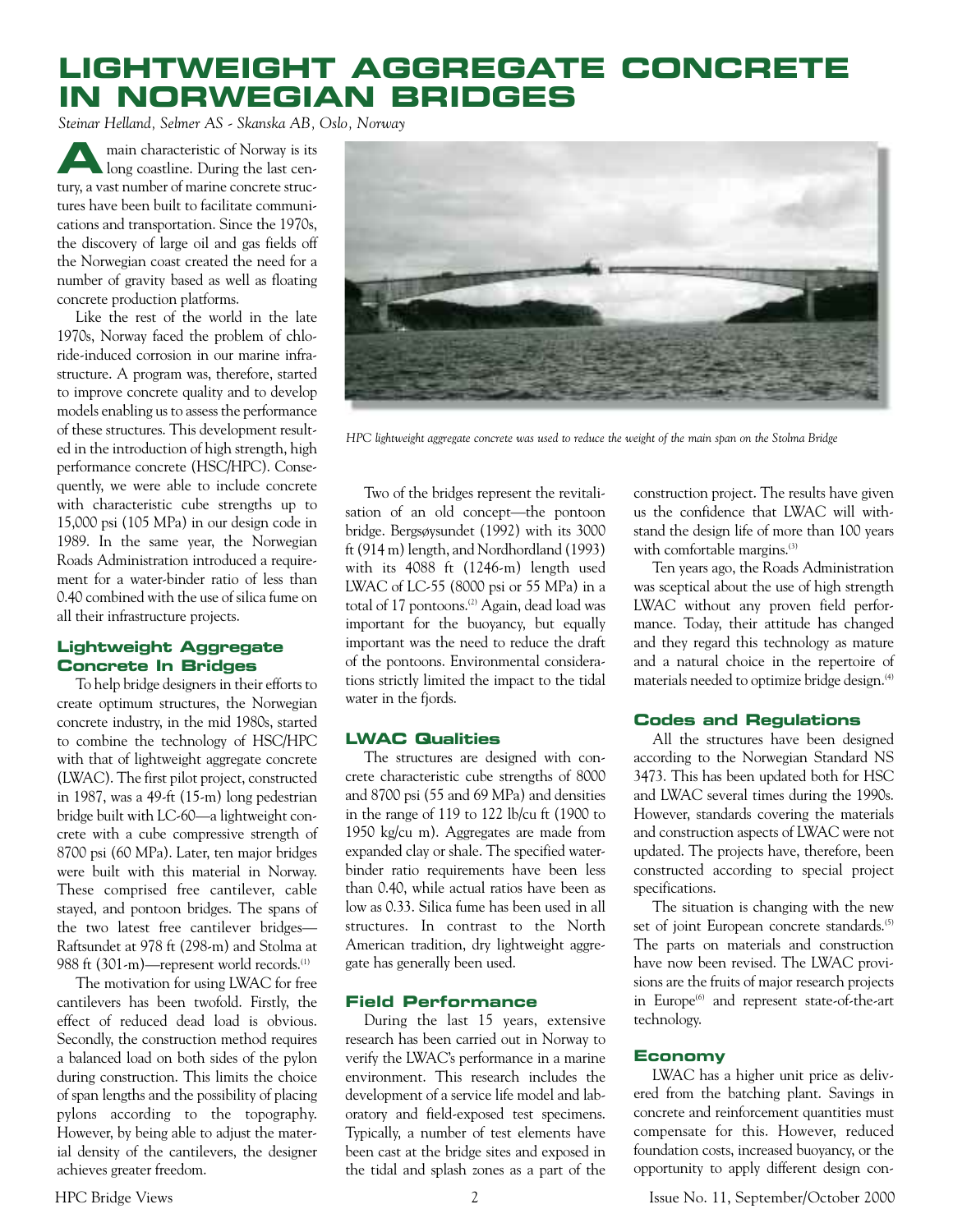cepts dominate the economy. All the LWAC structures have undergone an economical analysis to justify the choice of material. A number of these analyses are described in Reference 7.

#### **Conclusion**

To maintain the use of concrete in bridge construction, the range of material combinations had to be broadened in the 1970s and 1980s. The introduction of higher strengths and better performance in marine and de-icing salt environments was the first step. The second step was to give the designer the possibility of combining these characteristics with the freedom to specify density. Without these quantum leaps in technology, concrete's leading position in this market would have been questionable.

#### **References**

In June 2000, the Second International Symposium on Structural LWAC was held in Kristiansand, Norway. Ninety-six papers from more than 30 countries were presented. The proceedings are available from the Norwegian Concrete Association, www.betong.net.no. The following papers give more in-depth information on the subject of this article: 1. Rosseland, S. et al., "The Stolma

- Bridge—World Record of Free Cantilevering"
- 2. Jakobsen, S. E., "The Use of LWAC in

the Pontoons of the Nordhordland Bridge, Norway"

- 3. Helland, S., "Service Life Modelling of Marine LWAC Structures"
- 4. Melby, K., "Use of High Strength LWAC in Norwegian Bridges"
- 5. Helland, S., "LWAC in the New European Standards on Materials and Execution"
- 6. Mijnsbergen, J. et al., "EuroLightCon – A Major European Research Project on LWAC"
- 7. Fergestad, S. et al., "The Economical Potential of LWAC in 4 Different Major Bridges"

# **THE ØRESUND LINK CONCRETE STRATEGY**

*Christian Munch-Petersen, Danish Technological Institute, Concrete Centre* 



*A concrete strategy was adopted to ensure a 100-year service life*

**O**ne of Scandinavia's largest invest-ments in infrastructure—the Fixed Link across the Øresund Strait between Denmark and Sweden was opened on July 1, 2000. The link includes a two-track railway and a four-lane highway. The crossing consists of an immersed tunnel 2.2 miles (3.5 km) long, an artificial island 2.5 miles (4.1 km) long, a western approach bridge 1.3 miles (2.0 km) long, a cable-stayed high bridge 0.7 miles (1.1 km) long with a free span of 1608 ft (490 m), and an eastern approach bridge 2.3 miles (3.7 km) long. The

immersed tunnel and the cable-stayed bridge are the largest of their types in the world carrying both road and rail traffic.

#### **The Concrete Strategy**

In 1994, the link's owner—Øresundskonsortiet—appointed an expert concrete group including specialists from the Danish Technological Institute and the Swedish Lund Institute of Technology. The group's first task was the development of the following strategy:

- Owner defines and controls concrete quality.
- Quality is defined by the requirements for concrete production including concrete mix proportions (Materials) and requirements for execution including curing (Workmanship).
- Quality is controlled by requirements for inspection, testing, and documentation as part of a quality system in accordance with EN ISO 9001.
- Requirements must be established by the owner and owner's consultants based on well-known technol-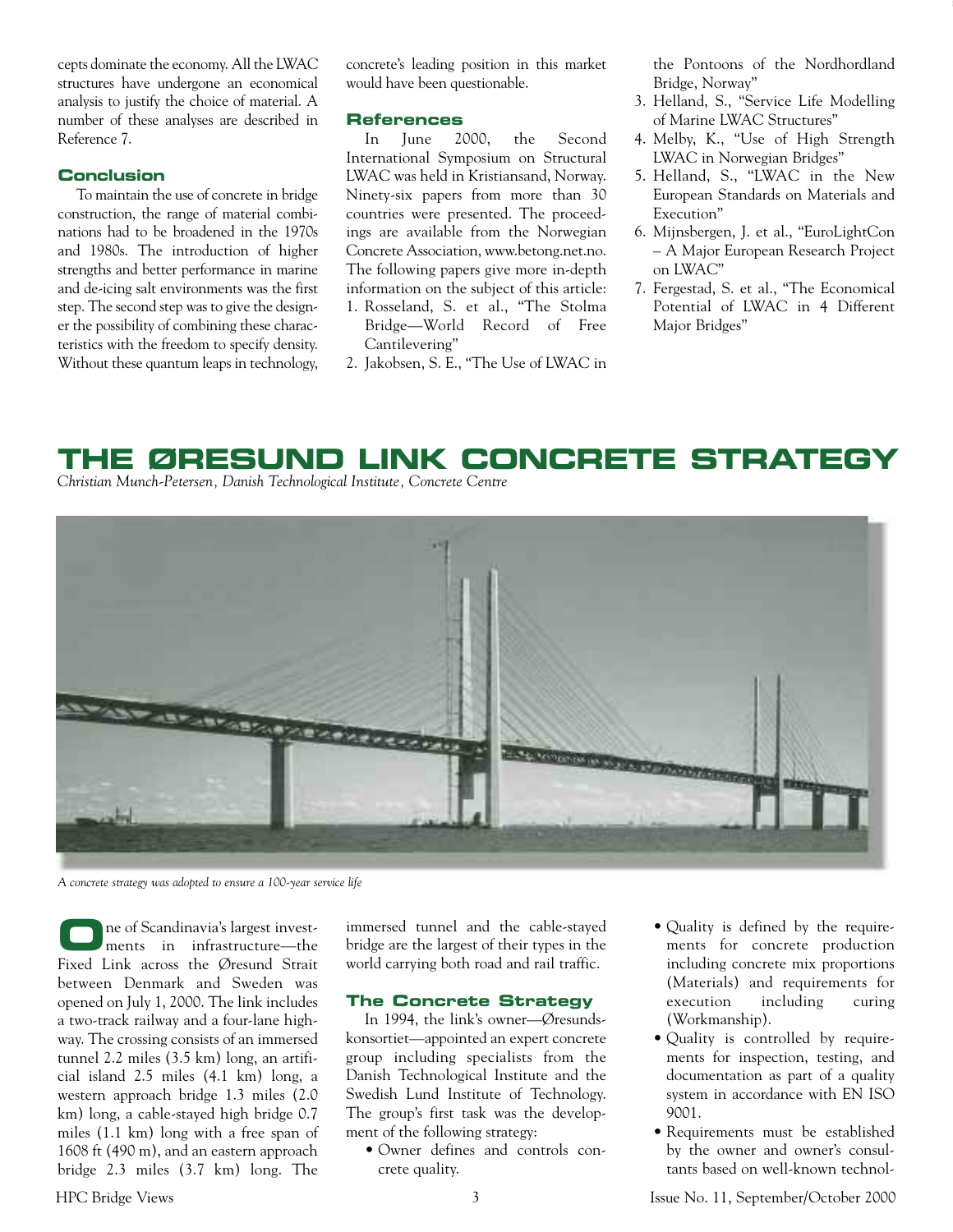ogy. The requirements must ensure a service life of 100 years with proper maintenance but without any major repair work. Corrosion of reinforcement is not permitted to start within the 100-year service life.

- Strategy is enforced through the preparation of a comprehensive concrete specification as part of the bid documents.
- Ensure open competition between contractors, without compromising quality.
- Specifications must leave as much freedom as possible for the contractors to choose concrete mix proportions, but thorough attention must be given to the risk of failing to obtain the defined quality.

The concrete had to meet high performance requirements. However, the term "high performance concrete" (HPC) is not used in Denmark. Requirements can be high or low, but performance can only be "yes" or "no." Therefore, per the Danish definition, there is no such thing as HPC. Nevertheless, in reality, concrete for the link would be described as HPC according to USA terminology.

#### **Well-Known Technology**

Well-known technology is defined as technology that is well tried with positive results under similar environmental conditions. Often, the owner would rather use well-known technology with the above definition than try a new (and maybe unsafe) technology in order to try to cut costs. When preparing the specification, questions about this principle arose. Which technologies are wellknown and by whom? If the common and "well-known" technologies are regarded (and maybe proved by experience) as unsafe by experts, it may be sensible to use a new and—according to experts—safe technology. This is called an innovation.

The main innovations in the specifications were the use of:

- European constituent material standards
- Defined conformity procedures
- Stress calculations for early-age cracking
- Service life calculations including workmanship

#### **Main Types of Concrete**

The single crucial factor in the durability design of a concrete structure is the concrete cover to the reinforcement. The effectiveness of the cover depends on its thickness and the concrete quality. The concrete quality is primarily a function of the water-cement (w/c) ratio; therefore, durability design must include a minimum cover and a maximum w/c ratio. The specified values for the minimum cover and the maximum w/c ratio depend on the required service life and the aggressiveness of the environment, which again is somewhat dependent on the detailed geometric design of the structure and varies very much along the structure's surface.

It is sensible to define only a few different types of concrete with regard to w/c ratio. The thickness of the concrete cover can then be varied depending on required service life and aggressiveness of the environment. Thus, the total number of concrete types is reduced. For Øresund, only two types of concrete were defined:

- Type A with a maximum w/c ratio of 0.40
- Type B with a maximum w/c ratio of 0.45

Both types of concrete existed in a frost-resistant and a non-frost-resistant version and both types can be used with a cover of 2 or 3 in. (50 or 75 mm) depending on the environment. This way eight different environmental classes were addressed with only two concrete types. For all eight classes, the possibility of a 100-year service life was feasible.

#### **Early-Age Crack Control**

Temperature differences and autogeneous shrinkage can cause early-age cracking in the first few days of a structure's life. The requirements for early-age crack control are of great importance to the service life of a structure. Therefore, the Øresund requirements stated that the contractor had to calculate a cracking risk (P).

The calculation of P was performed using a finite element method. The input data were the variation of the properties of the hardened concrete with time and other data necessary to describe the contractors' planned execution, such as type of formwork, concrete temperature at placement, internal cooling system, and external insulation. The stresses calcu-

lated by the program were divided by the axial tensile strength of the concrete to give the cracking risk, P. The maximum acceptable risk of cracking (P) was specified as 0.7 for all water-retaining structures and splash zones and 1.0 or 1.3 for structures where some cracking is acceptable.

#### **Frost Resistance**

Guaranteed frost resistance was a must for the exposed structures. This was achieved through the selection of a concrete mix with an air-entrained system of high quality and stability. Through comprehensive pre-testing of the concrete, the necessary air contents were determined for the fresh and hardened concretes. The pre-testing included tests for salt-scaling and internal frost resistance. In production, only salt-scaling tests were made.

#### **The Result**

Defining a concrete strategy and following it has been a great success. The contractors were left with the possibility of deciding their own work procedure and concrete mixes while the quality was maintained because of the clear and strict specification. However, some problems arose where the contractor left out the air entrainment in some mixes or where the air content was too low. In these cases, the routine tests showed non-conformity of the mixes for frost resistance. No cracks have been found in the immersed tunnel. Some early-age cracks have been found in some of the structural elements. In all cases, the cracks were due to mistakes in the contractor's planning and execution. These were documented by calculation using actual construction data. Stress and strain analysis of the early-age cracking, therefore, gave a true picture of the cracking risk.

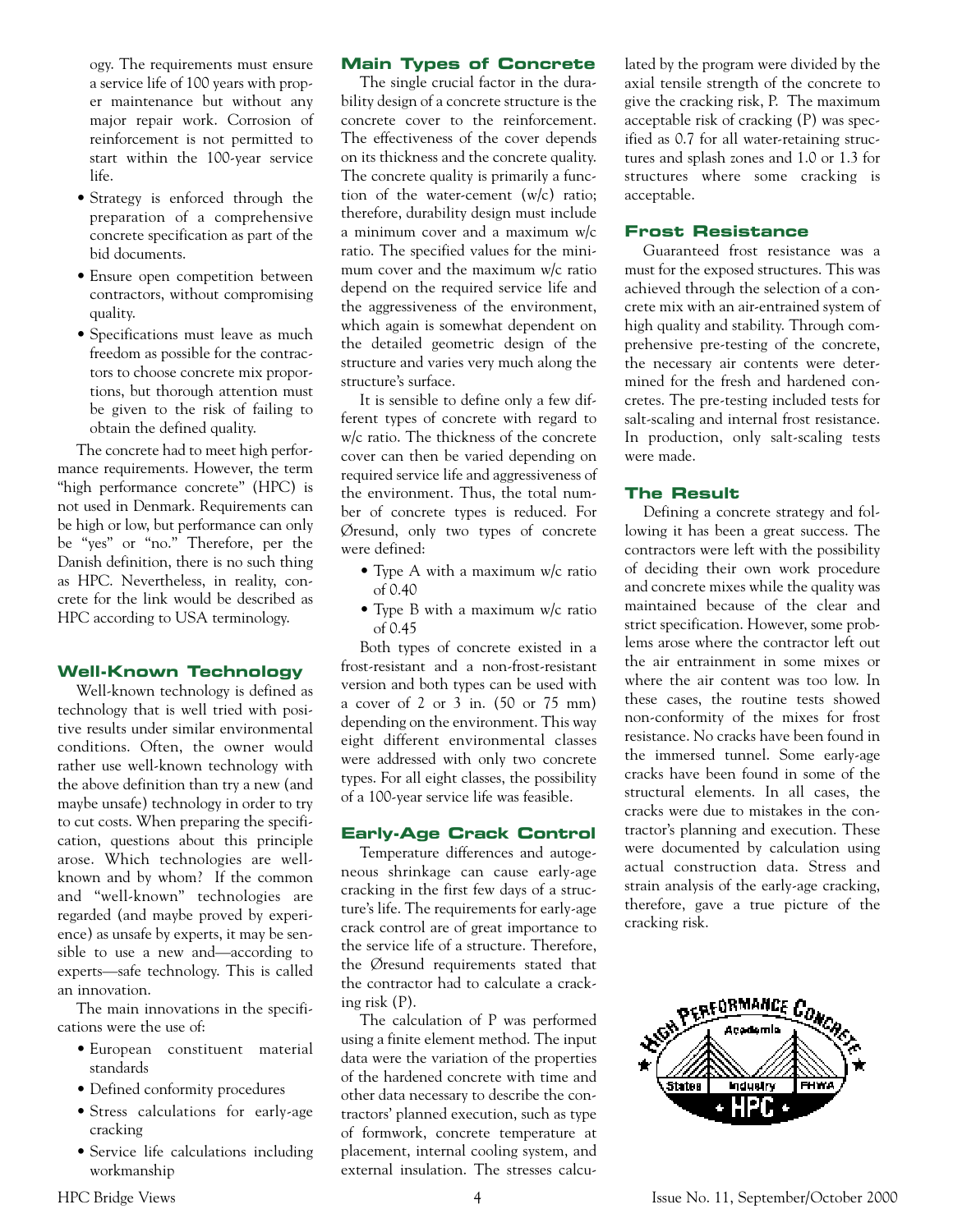# **20 YEARS OF HPC BRIDGES IN FRANCE**

*Didier Brazillier, BHP 2000 Project\**

The first use of the term high per-<br>formance concrete (HPC) in France goes back to 1983 and the building of a bridge at Melun under the impetus of LCPC and SETRA (Research Agency and Bridge Department of the French Highways Administration, respectively). This is not only of historical interest but is also highly significant in terms of the logic underlying the application of these types of concretes in France. Firstly, HPC relates to bridges rather than buildings. In France, there are few high-rise buildings and very little competition with steel construction in this sector. Secondly, bridge ownership or sponsorship, particularly in the highly developed public engineering practice, has played a leading role. This includes the initiation and support of a large-scale research and development program on HPC, gathering together a large number of players in the civil engineering sector to form BHP 2000, and the preparation of an official design code for concretes with characteristic strengths up to 11,600 psi (80 MPa). Finally, HPC's improved properties of durability and rheology have always been exploited hand-in-hand with the mechanical properties. Hence the name "high performance concrete" as opposed to "high strength concrete."

Since 1983, over one hundred bridges have been built with HPC. They may be characterized by three approaches that correspond to the reasons for selecting HPC.

#### **Structural Approach**

The structural approach is based on enhanced mechanical properties. This leads to a reduction in materials and more slender structures. A parametric study performed by BHP 2000 has identified that span lengths could be increased by about 10 percent for equivalent design loads with the use of concretes with characteristic strengths of 11,600 psi (80 MPa) instead of 5800 psi (40 MPa). And so, new architectural concepts can become reality.

Among bridges that have been constructed and serve to illustrate this



*HPC was used on the Normandy Bridge to reduce member sizes*

approach are the following:

- The cable-stayed bridges of Normandy, Le Pertuizet, L'Elorn, and recently Beaucaire-Tarascon, with a 656-ft (200-m) central span constructed with a ribbed slab 31 in. (800 mm) thick
- The cantilevered viaducts on the Southeast TGV line in Avignon and on the Lyon ring boulevard with a slenderness ratio of 25:1
- The arched bridges over the Rance and the Crozet Rivers near Grenoble with an opening of 459 ft (140 m) for the main arch, which is made up of two ribs 47 in. (1.20 m) wide with an average depth of 78 in. (2.0 m)
- The pylons of the Chavanon suspension bridge with a 984-ft (300 m) span

# **Construction Method Approach**

The construction method approach is used to optimize construction cycles. This may involve high strength concrete at early ages to ensure rapid reuse of formwork and/or earlier prestressing. Placement of concrete in congested areas is also made easier by the rheology of HPC. Bridges based on this approach include the Ile de Ré bridge, which is 1.9 miles (3.0 km) long, includes 44,000 cu yd (34,000 cu m) of concrete, and was completed in 12 months. Le Corbusier viaduct in Lille and the bowstring bridge over the canal from the Marne to the Rhine rivers in Strasbourg are composite structures where HPC was used in prefabricated concrete slabs.

# **Maintenance Approach**

The maintenance approach involves improved properties resulting from the highly closed microstructure of HPC leading to a lack of carbonation, slower diffusion of chlorides, and lower porosity. The maintenance approach is supported by the ongoing development of predictive computational models based on the actual characteristics of the materials and the environment surrounding the structure. Consequently, a contractual objective for a minimum service life is now possible using design rules and a material formulation model. French engineering firms were able to construct the Vasco da Gama Bridge in Lisbon with this performance and durability approach. The maintenance approach is of particular interest for small bridges,

\_\_\_\_\_\_\_\_\_\_\_\_\_\_\_\_\_\_\_\_\_\_\_\_\_\_\_\_\_\_\_\_\_ \*BHP 2000 Project is a national program to advance the use of HPC